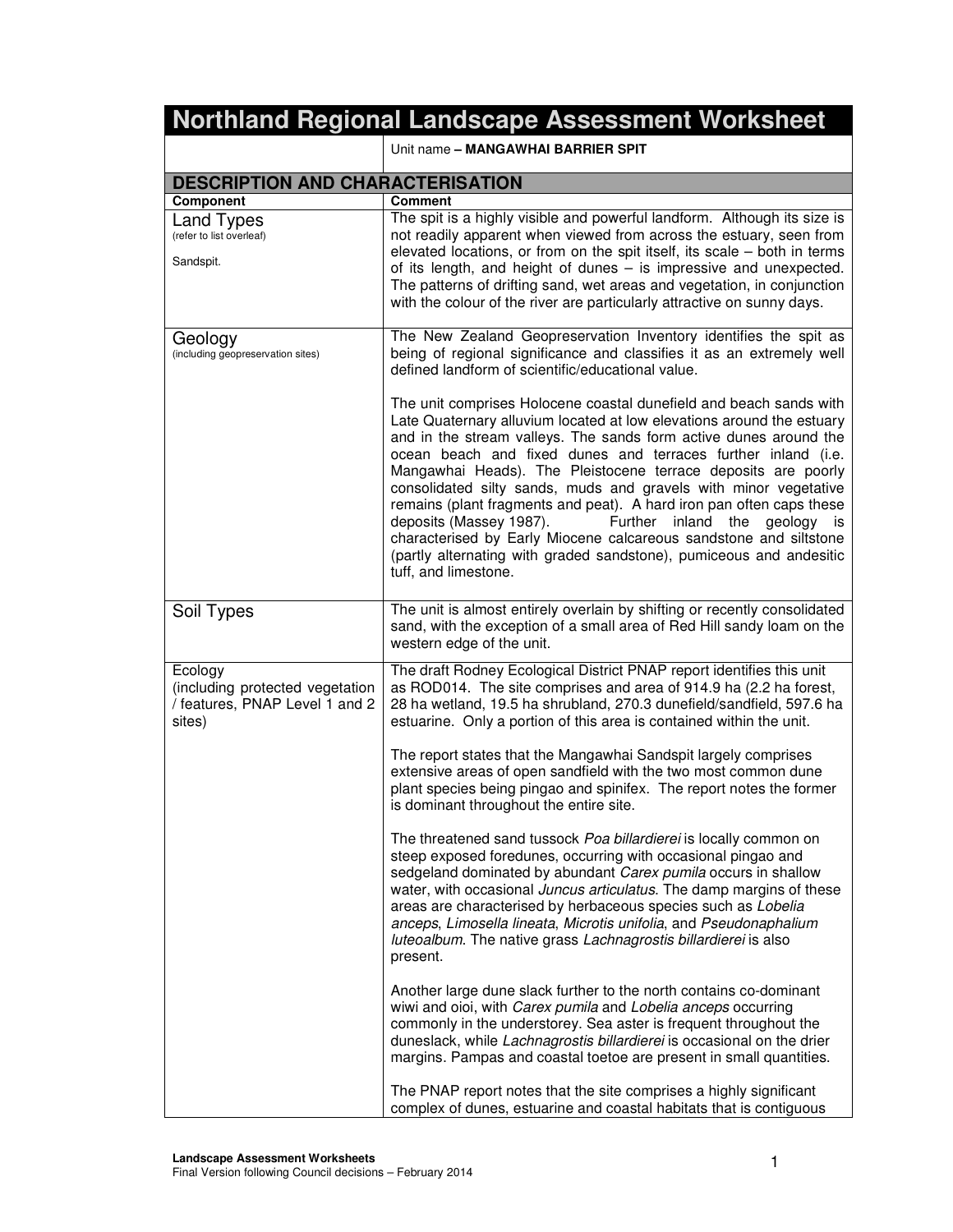|                      | with dunes systems further south at Te Arai and Pakiri (in the<br>Auckland part of Rodney ED). Collectively, the dunes that extend from<br>Pakiri to Mangawhai are the best and least modified on the east coast<br>of the Auckland Ecological Region and the south-eastern part of the<br>Northland Ecological Region.     |
|----------------------|-----------------------------------------------------------------------------------------------------------------------------------------------------------------------------------------------------------------------------------------------------------------------------------------------------------------------------|
| Archaeological sites | The unit is located on an area of dune land created from<br>approximately 800 years ago. Paleo-environmental evidence<br>suggests that the dunes formed following a fire through the coastal<br>forest which existed on a low hill within the property before 800 years<br>ago. The fire initiated a period of instability. |
|                      | A number of deflated middens (refuse heaps) are located at the<br>southern end of the unit. Radiocarbon dates obtained from these<br>middens date human occupation from circa 400 years ago.                                                                                                                                |
|                      | Archaeological evidence demonstrates successive occupation of sites<br>over time.                                                                                                                                                                                                                                           |
| Heritage Landscapes  | The unit and the Te Arai Point area have European historical<br>associations extending back 150 years. European settlement began<br>at Te Arai on the southern end of the spit in 1859, and the area was<br>farmed until the creation of the Mangawhai State Forest in the 1960s.                                           |
|                      | The spit and its immediate environs were associated with gum digging<br>from the 1870s until the 1920s.                                                                                                                                                                                                                     |
|                      | A historic shipwreck, the Rose Blanche, is located adjacent to the<br>coastline.                                                                                                                                                                                                                                            |
|                      |                                                                                                                                                                                                                                                                                                                             |

## Landscape characterisation

(including the identification of any specific characteristics)

 This unit comprises a 4km long spit of sand dunes, ocean beach and estuarine shore which separates the Mangawhai Harbour from the open sea. The unit ranges from some 200m in width at its narrowest, to over 1km wide at its base.

Despite being highly visible from land based locations within Mangawhai Heads and the surrounding area, the scale of the feature os only apparent when seen from elevated locations such as Wintle Street, or from on the spit itself. From these locations, the simplicity of the landform, its scale and the whiteness of its constituent sand are particularly striking. In addition, gentle curve and the cumulative scale of the contextual beach, is particularly apparent when looking towards Te Arai to the south.

The spit is a feature that is much valued by the community, as is evidenced by the ongoing interest and community involvement focused through the Mangawhai Harbour Restoration Society.

The feature displays high ecological values and is a noted nesting site for the Fairy Tern as well as other species such as NZ and Banded Dotterels, Caspian and White Fronted Terns, and Variable Oyster Catchers.

Whilst predominantly natural and unmodified, small areas of exotic tree species, such as acacia and pines detract to a small degree from its naturalness.

The New Zealand Geopreservation Inventory identifies the spit as being of regional significance and classifies it as an extremely well defined landform of scientific/educational value.

On the western flank of the spit, near its base, small dune ponds are flanked by native species and the stands of acacia.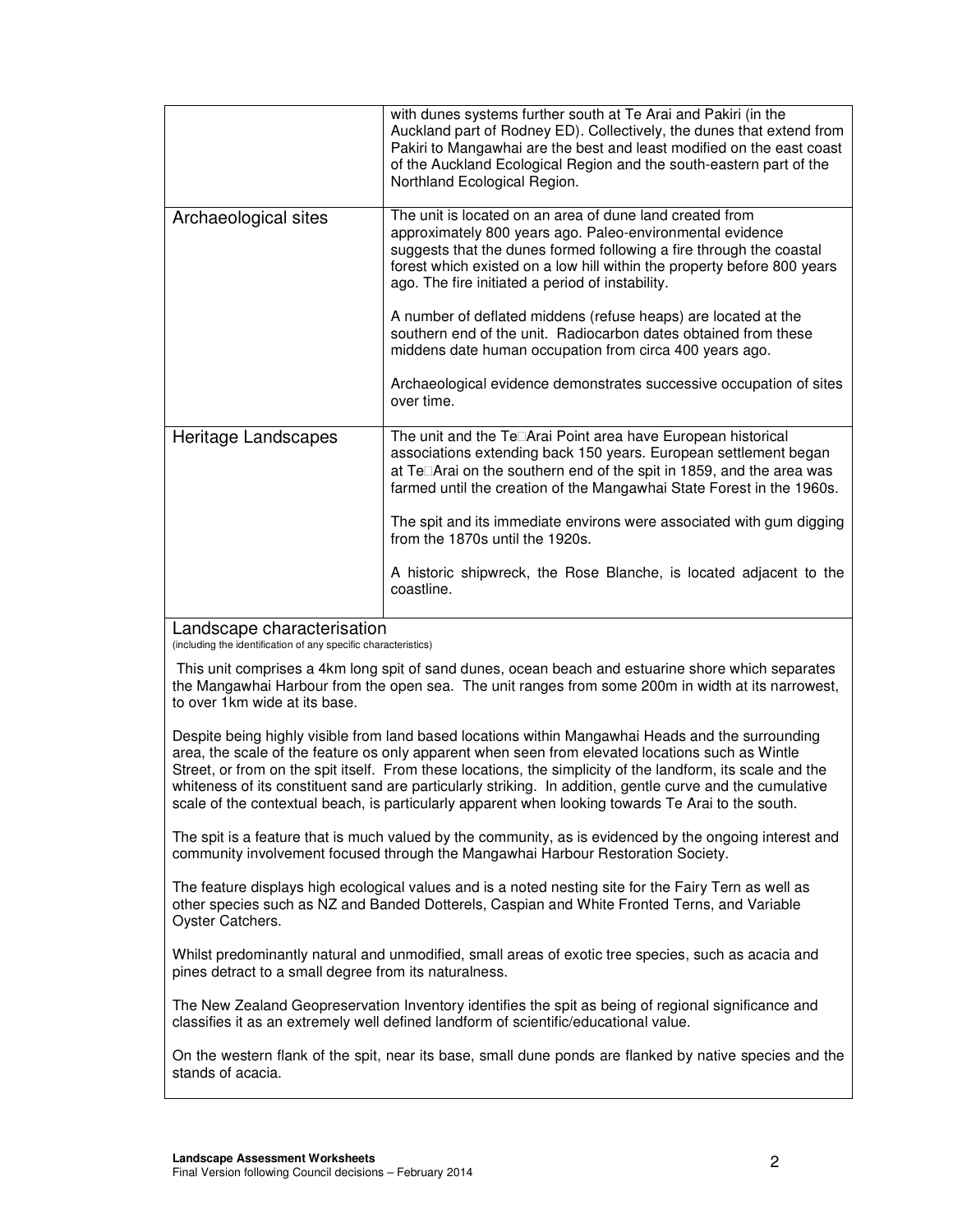| <b>EVALUATION</b>                                                                                                                                                                                                                                                                      |      |                                                                                                                                                                                                                                                                                                                                                                                                                                                                                                               |
|----------------------------------------------------------------------------------------------------------------------------------------------------------------------------------------------------------------------------------------------------------------------------------------|------|---------------------------------------------------------------------------------------------------------------------------------------------------------------------------------------------------------------------------------------------------------------------------------------------------------------------------------------------------------------------------------------------------------------------------------------------------------------------------------------------------------------|
| Criteria                                                                                                                                                                                                                                                                               | Rank | <b>Comment</b>                                                                                                                                                                                                                                                                                                                                                                                                                                                                                                |
| <b>Natural Science Factors</b>                                                                                                                                                                                                                                                         |      |                                                                                                                                                                                                                                                                                                                                                                                                                                                                                                               |
| Representativeness<br>Natural landscapes are clearly characteristic of the<br>area, district or region. The key components of the<br>landscape will be present in a way that defines the<br>character of the place and distills its character and<br>essence. Endemic associations.    |      | The spit is highly representative of the northland coast and<br>others occur further north along the coast.<br>As well as<br>forming a powerful visual element, the spit defines and<br>provides shelter for the settlement.                                                                                                                                                                                                                                                                                  |
|                                                                                                                                                                                                                                                                                        |      | The presence of native coastal flora species, and fauna such<br>as the Fairy Tern lend the unit significant endemic<br>associations.                                                                                                                                                                                                                                                                                                                                                                          |
| Rarity<br>Natural features are unique or rare in the region or<br>nationally, and few comparable examples exist.                                                                                                                                                                       | 5    | A number of similar spits occur around the Northland coast,<br>however the unit is of particular significance due to the<br>limited built, landform and vegetative modification.                                                                                                                                                                                                                                                                                                                              |
| <b>Aesthetic Values</b>                                                                                                                                                                                                                                                                |      |                                                                                                                                                                                                                                                                                                                                                                                                                                                                                                               |
| Coherence<br>The patterns of land cover and land use are largely<br>in harmony with the underlying natural pattern of the<br>landform of the area and there are no significant<br>discordant elements of land cover or land use.                                                       | 4    | The unit has a powerful relationship with the ocean and<br>estuary and displays a strongly natural character with<br>minimal disturbance. Vegetation patterns reflect landform<br>and hydrological patterns.                                                                                                                                                                                                                                                                                                  |
|                                                                                                                                                                                                                                                                                        |      | The unit displays a high level of landscape structure and<br>patterning due to its simplicity and minimal levels of<br>modification. The vegetation patterns strongly reflect the<br>topographical and landform structure, contributing to the high<br>levels of natural character.                                                                                                                                                                                                                           |
| Diversity & Complexity<br>The elements contributing to overall landscape<br>character are diverse and complex (particularly in<br>ecological terms) without creating disharmony.                                                                                                       | 5    | The ecological patterns of the unit are complex, diverse and<br>robust.                                                                                                                                                                                                                                                                                                                                                                                                                                       |
| <b>Vividness</b><br>Natural features and landscape are widely<br>recognised across the community and beyond the<br>local area and remain clearly in the memory; striking<br>landscapes are symbolic of an area due to their<br>recognisable and memorable qualities.                   | 5    | The scale and height of the dunes, when seen in<br>juxtaposition with the flatness of the river, estuarine area and<br>sea, lends the feature a strength and presence when viewed<br>from proximate locations, and from more distant elevated<br>locations.                                                                                                                                                                                                                                                   |
|                                                                                                                                                                                                                                                                                        |      | The spit appears as a strongly natural, striking and dynamic<br>feature which displays a high level of interaction with the sea<br>- being a consequence of coastal processes. The form of<br>the spit and associated beach emphasizes the gentle curve<br>of the coast, most evident when viewed from elevated<br>locations. From elevated locations the power of the sea is<br>evidenced by the waves and by the haze of salt spray that<br>often drifts over the spit.                                     |
|                                                                                                                                                                                                                                                                                        |      | The water colour is affected by the atmospheric conditions<br>and weather, however on sunny days the sea and the<br>interplay of the surf with the beach is particularly striking.                                                                                                                                                                                                                                                                                                                            |
| <b>Naturalness</b><br>How affected by human activity is the landscape?<br>Does human activity intrude on the landscape?<br>Eg.<br>Presence of buildings and<br>associated built<br>development.<br>Presence of infrastructure<br>services.<br>Extent of indigenous forest<br>$\bullet$ | 4    | No buildings are located within the unit, however dwellings<br>and associated buildings within the Tern Point subdivision<br>flank the unit on its south western edge. The majority of<br>these buildings are integrated within or are screened by the<br>dense stands of acacia, which has developed since the<br>subdivision was undertaken. One dwelling, located atop a<br>local high point is particularly visible from within the unit.<br>No evidence of infrastructure services is visible within the |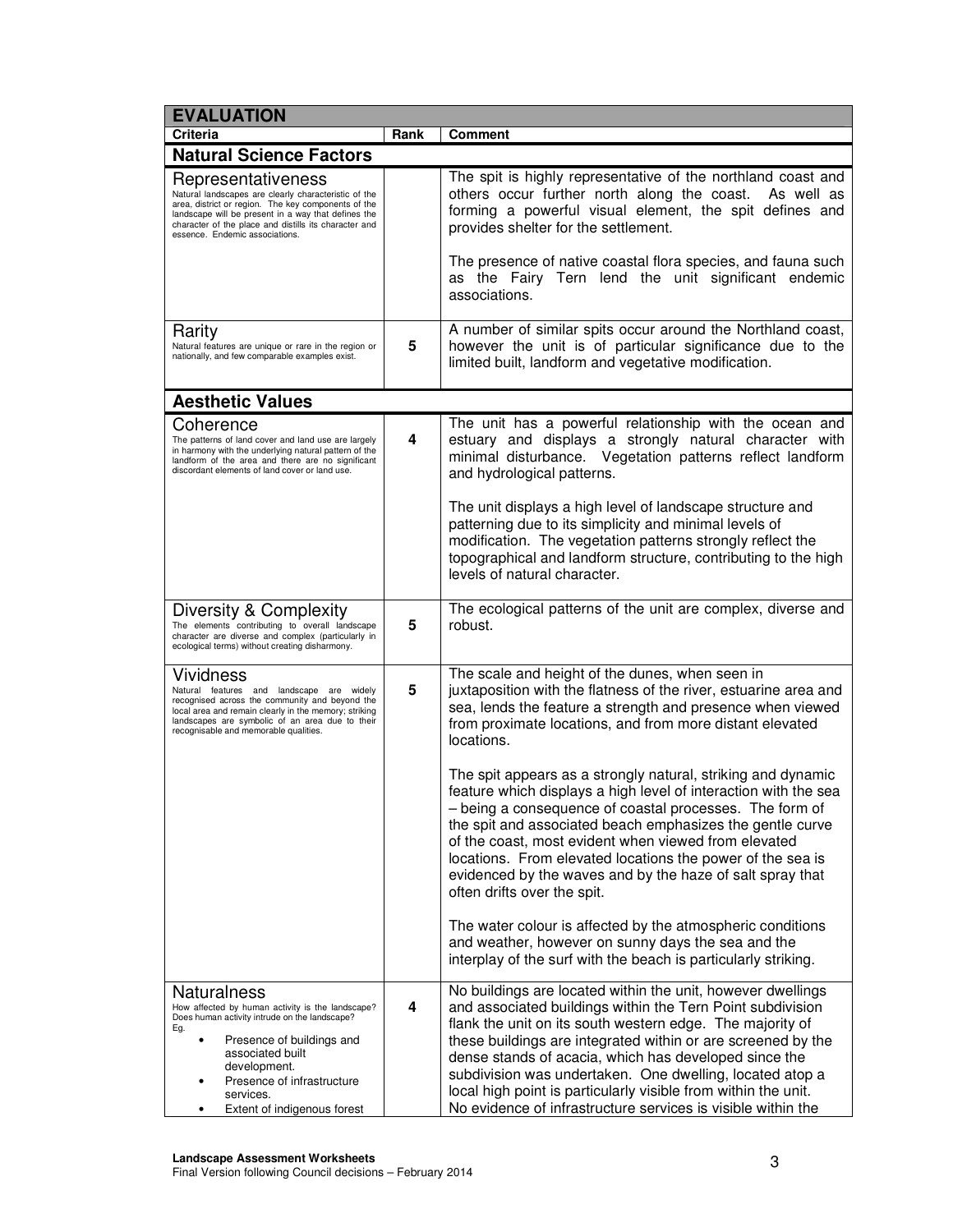| cover.<br>Homogeneity of exotic<br>vegetation.<br>Presence / extent of<br>modified agricultural land<br>use.<br>Strength of natural<br>processes / ecological<br>patterns.<br>Unmodified and legible<br>physical relief and landform.<br>Presence of water.                                        |   | unit.<br>There is a strong presence of indigenous sand dune species.<br>The presence, and homogeneity of these species<br>associations contributes to the naturalness and high levels of<br>natural character of the feature. Ongoing revegetation<br>planting by the community is assisting with the establishment<br>of native species on disturbed areas.<br>Whilst the spit underwent modification during the 1990s<br>during attempts to restore the integrity of the spit following<br>erosion caused by Cyclone Bola, there is limited evidence of<br>that modification today. |
|----------------------------------------------------------------------------------------------------------------------------------------------------------------------------------------------------------------------------------------------------------------------------------------------------|---|---------------------------------------------------------------------------------------------------------------------------------------------------------------------------------------------------------------------------------------------------------------------------------------------------------------------------------------------------------------------------------------------------------------------------------------------------------------------------------------------------------------------------------------------------------------------------------------|
| Intactness<br>Natural systems are intact and aesthetically<br>coherent and do not display significant visual signs<br>of human modification, intervention or manipulation,<br>visually intact and highly aesthetic natural<br>landscapes.                                                          | 4 | There is little visible evidence of human modification,<br>although modification of the spit has been undertaken in the<br>past when a channel was cut from the ocean through to the<br>estuary.<br>The unit retains a high degree of naturalness and intactness.                                                                                                                                                                                                                                                                                                                     |
| <b>Experiential Values</b>                                                                                                                                                                                                                                                                         |   |                                                                                                                                                                                                                                                                                                                                                                                                                                                                                                                                                                                       |
| Expressiveness<br>The 'legibility' of the landscape. Natural features<br>clearly demonstrate the natural processes that<br>formed them.                                                                                                                                                            | 5 | The feature clearly displays evidence of coastal erosive and<br>depositional processes.                                                                                                                                                                                                                                                                                                                                                                                                                                                                                               |
| Sensory qualities<br>(These are landscape phenomena as directly<br>perceived and experienced by humans, such as the<br>view of a scenic landscape, or the distinctive smell<br>and sound of the foreshore).                                                                                        | 5 | The proximity of the sea, and lack of shelter on the spit<br>enables the observer to experience views and the smell of<br>the ocean, as well as the sound of the surf. Shelter from<br>wind is provided by dunes, and within dune hollows, the<br>power of the wind and sound of the surf is stilled.                                                                                                                                                                                                                                                                                 |
| <b>Transient Values</b><br>The consistent and repeated occurrence of transient<br>features that contributes to the character, qualities<br>and values of the landscape; landscapes are widely<br>recognised for their transient features and the<br>contribution that these make to the landscape. | 4 | The presence of native dune plant species and native fauna<br>lend the feature a distinct endemic character. In addition,<br>the coast displays a unique NZ character. Cycles of roosting<br>/ nesting of native fauna, as well as migratory cycles provide<br>a transient element to the endemic character.<br>In addition, seasonal changes also contribute to the transient<br>values of the unit.                                                                                                                                                                                 |
|                                                                                                                                                                                                                                                                                                    |   |                                                                                                                                                                                                                                                                                                                                                                                                                                                                                                                                                                                       |
| Remoteness / Wildness                                                                                                                                                                                                                                                                              |   | Whilst relatively close to settlement, the sense of                                                                                                                                                                                                                                                                                                                                                                                                                                                                                                                                   |

| Remoteness / Wildness<br>Does the landscape display a wilderness character,<br>remote from and untouched by human presence?<br>Eg.<br>Sense of remoteness<br>Accessibility<br>Distance from built development | 3 | Whilst relatively close to settlement, the sense of<br>remoteness when visiting the spit, particularly when<br>traversing portions which do not gain views of the<br>Mangawhai Heads settlement, is particularly strong. This<br>experience can be heightened by weather conditions - such<br>as on the beach during stormy or windy conditions $-$ but is<br>dependent on the numbers of visitors to the spit.<br>Since subdivision of Tern Point, access is easier, but |
|---------------------------------------------------------------------------------------------------------------------------------------------------------------------------------------------------------------|---|---------------------------------------------------------------------------------------------------------------------------------------------------------------------------------------------------------------------------------------------------------------------------------------------------------------------------------------------------------------------------------------------------------------------------------------------------------------------------|
|                                                                                                                                                                                                               |   | generally limited to owners of properties and their visitors.<br>Access is available by boat, or along the beach from Te Arai,<br>to the south.<br>Built development is relatively close, being within Tern Point<br>to the south west.                                                                                                                                                                                                                                   |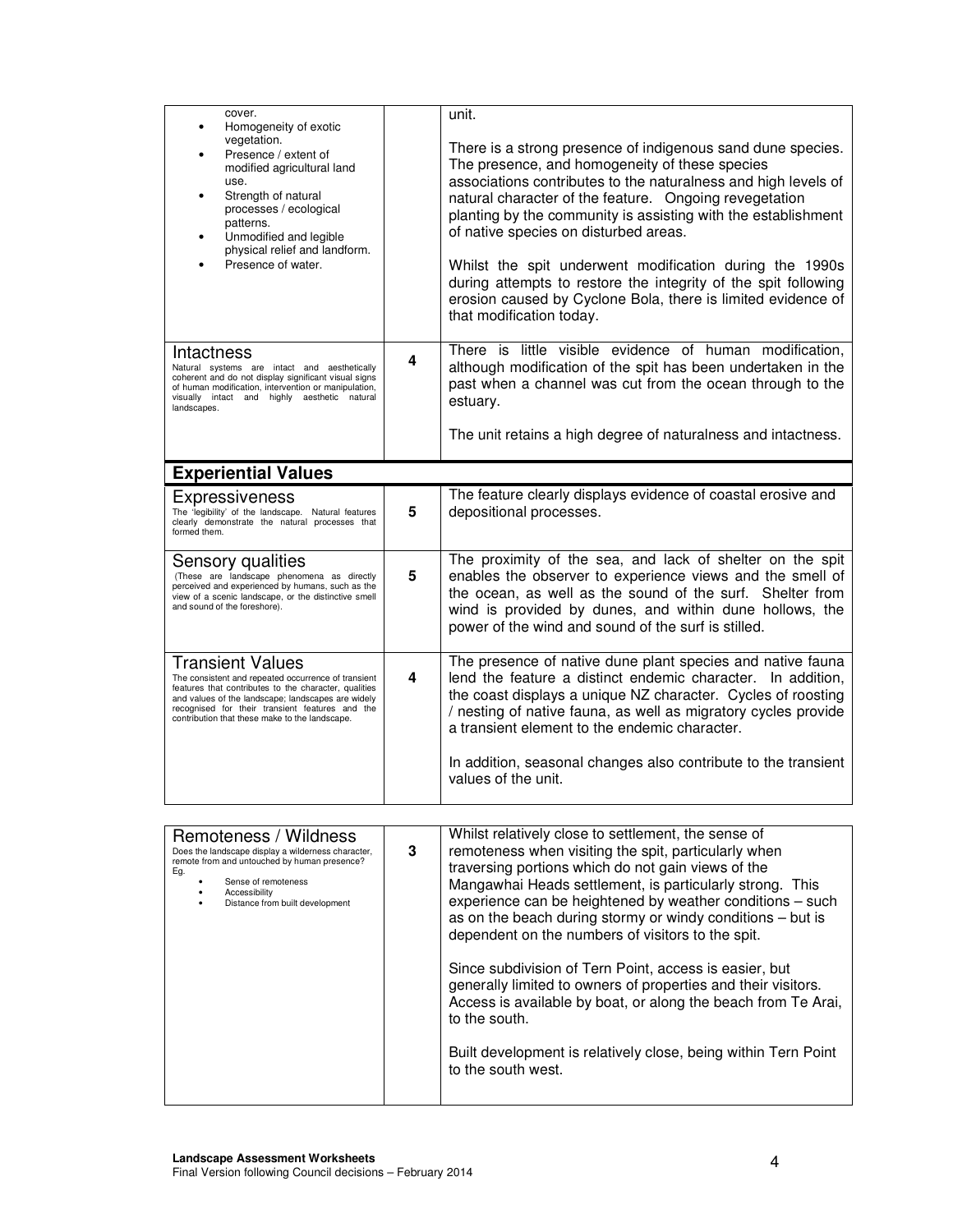| Shared and recognised<br>values<br>Natural features and landscape are widely known<br>and valued by the immediate and wider community<br>for their contribution to a sense of place leading to a<br>strong community association with, or high public<br>esteem for the place.                                                                                                                                                                                                                                                                                                                                                                                                              | 5 | The spit is highly valued by the local community as is<br>evidenced by the support for the Mangawhai Harbour<br>Restoration Society who undertaken revegetation and<br>restoration plantings within the unit. |
|---------------------------------------------------------------------------------------------------------------------------------------------------------------------------------------------------------------------------------------------------------------------------------------------------------------------------------------------------------------------------------------------------------------------------------------------------------------------------------------------------------------------------------------------------------------------------------------------------------------------------------------------------------------------------------------------|---|---------------------------------------------------------------------------------------------------------------------------------------------------------------------------------------------------------------|
| Spiritual, cultural and<br>historical associations<br>Natural features and landscapes can be clearly and<br>widely known and influenced by their connection to<br>the spiritual, cultural and historical valued in the<br>place and includes associative meanings and<br>associative activities valued by the community.<br>These can include both activities and meanings<br>associative meanings are spiritual, cultural or social<br>associations with particular landscape elements,<br>features, or areas, whilst associative activities are<br>patterns of social activity that occur in particular<br>parts of a landscape, for example, popular walking<br>routes or fishing spots. | 5 | Consultation was initiated during the mapping process, but<br>has not led to any feedback within the required period.<br>The spit is highly valued from a cultural and ecological<br>perspective.             |

Rank scale between 1 (low) and 5 (high)

| <b>Land Types</b>                    |
|--------------------------------------|
| Coastal cliffs / escarpment          |
| Low escarpment                       |
| Bays and headlands                   |
| Beach                                |
| Dune complex                         |
| Reefs and islands                    |
| Estuarine / inlet                    |
| Open harbour                         |
| Coastal plain                        |
| Rolling hills                        |
| Steep hills; moderate to high relief |
| Ranges; high relief                  |
| Strongly rolling land                |
| Low rolling land                     |
| Valley floors and flats              |
| Plains                               |
| Volcanic cones                       |
| River mouth                          |
| Wetland                              |
| Watercourses                         |
| Lakes and water bodies               |